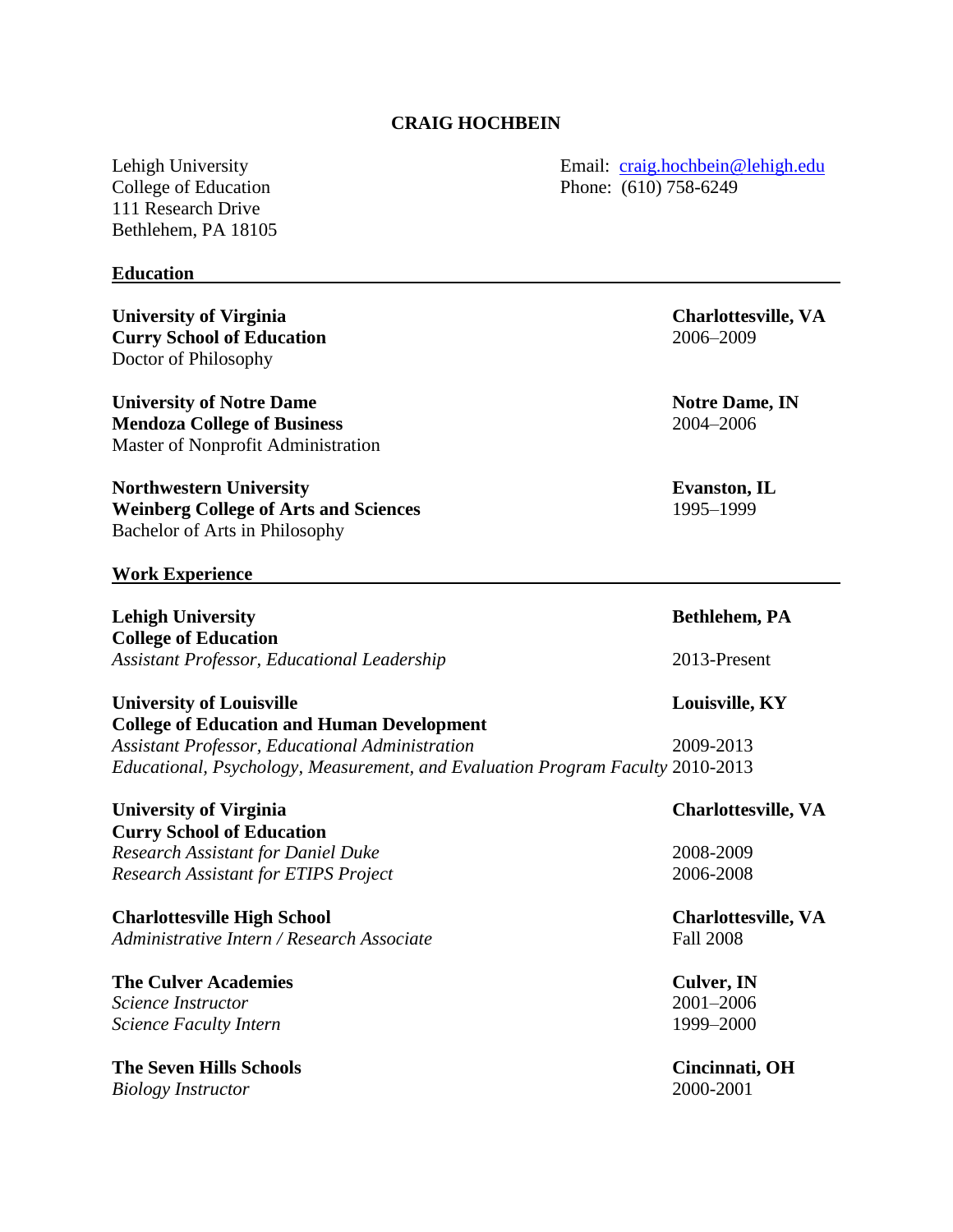#### \* denotes graduate students

#### **Book chapters**

- Hochbein, C. & Mahone\*, A. (2017). The failure fallacy: Examining the rate of school turnaround. In C. Meyers & M. Darwin (Eds.), *Enduring myths that inhibit school turnaround* (pp. 11-30)*.* Charlotte, NC: Information Age Publishing.
- Meyers, C., Hochbein, C., Smylie, M., Stringfield, S. C., & Stein, M. (2017). Understanding decline and failure is foundational to moving forward. In C. Meyers & M. Darwin (Eds.), *Enduring myths that inhibit school turnaround* (pp. 31-47)*.* Charlotte, NC: Information Age Publishing.
- Hochbein, C. (2016). The single-district dissertation. In J. A. Perry (Ed.), *The EdD and the scholarly practitioner* (pp. 131-136)*.* Charlotte, NC: Information Age Publishing. (reprint of prior work).
- Baete\*, G. S., Burks\*, J. C., Pollio\*, M., & Hochbein, C. (2015). Bringing urban high school reform to scale. In M. Khalifa, C. Grant, & N. Witherspoon Arnold, (Eds.), *The handbook of urban educational leadership* (pp. 71-84)*.* Lanham, MD: Roman & Littlefield.
- Hochbein, C. & Harbour\*, K. E. (2015). Large and small urban school districts: Empirical identification and comparison utilizing student population. In K. L. Sanzo, I. Sutherland, & J. Scribner (Eds.), *Leading small and mid-sized urban school districts* (pp. 1-19). Bingley, United Kingdom: Emerald Group Publishing.
- Maltese, A. V., Potvin, G., Lung, F., & Hochbein, C. (2015). STEM and STEM Education in the United States. In B. Freedman, S. Marginson, & R. Tytler (Eds.), *The age of STEM educational policy and practice in Science, Technology, Engineering and Mathematics across the world* (pp. 102-133). London, England: Routledge.

#### **Articles in refereed journals**

- Hochbein, C. & Smeaton\*, K. (in press). An exploratory analysis of the prevalence of quantitative research concepts in journal articles. *International Journal of Education Policy and Leadership.*
- Huang, T., Hochbein, C., & Simons, J. (in press). The relationship among school contexts, principal time use, school climate, and student achievement. *Educational Management Administration & Leadership.*
- Sebastian, J**.,** Allensworth, E., Wiedermann, W., Hochbein, C., & Cunningham, M. (in press). Principal leadership and school performance: An examination of instructional leadership and organizational management. *Leadership and Policy in Schools.*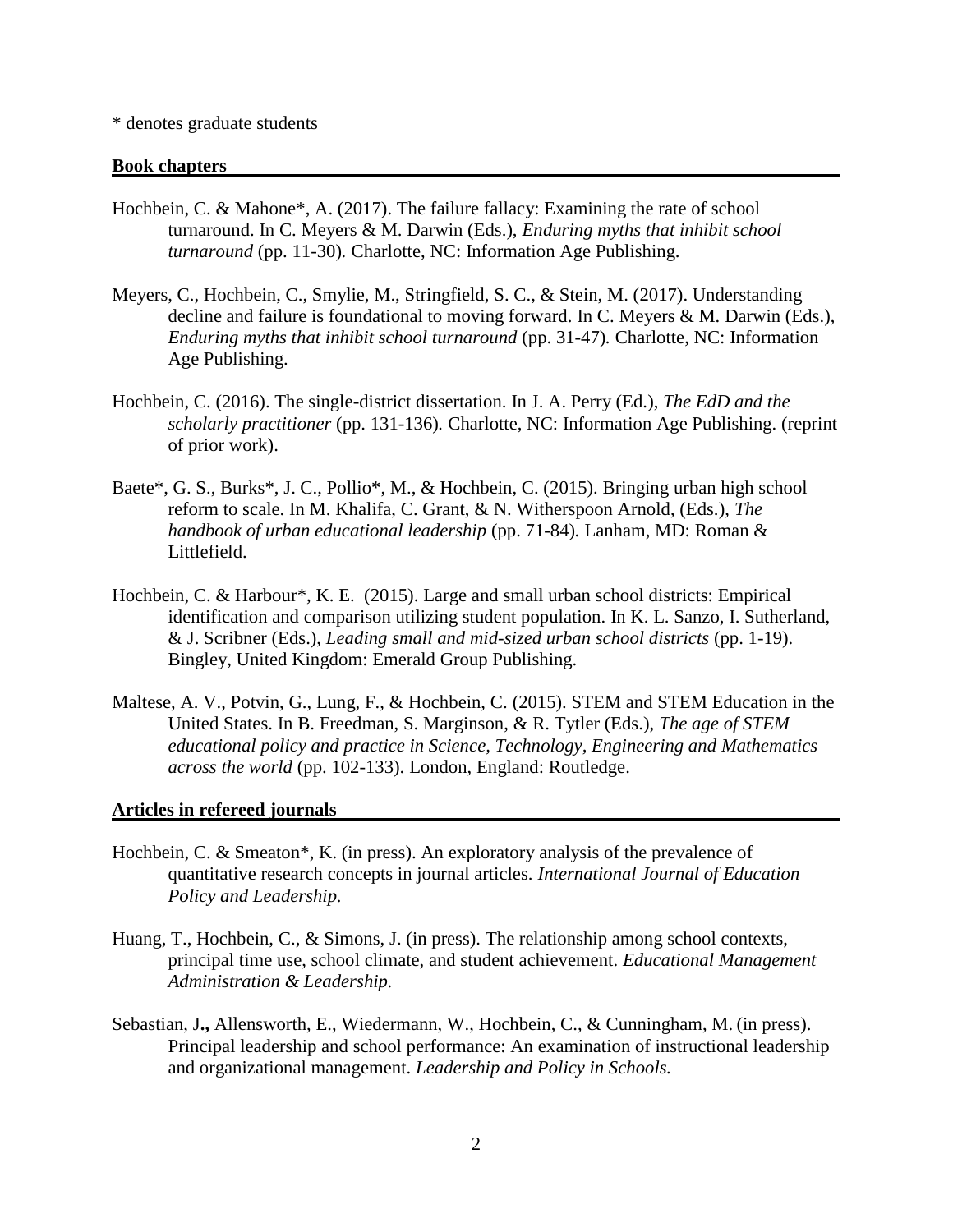- Hochbein, C., Dever, B. V., White, G., Mayger\*, L. K., & Gallagher\*, E. (2018). Confronting methodological challenges in studying school leader time use through technological advancements: A pilot study. *Educational Management Administration & Leadership, 46*(4), 659-678. DOI: 10.1177/1741143217700281
- Hochbein, C. & FitzGerald, A. M. (2018). Examining the intersection of housing and educational options in a regulated school choice plan. *Journal of Urban Affairs, 40*(2), 274-293. DOI: 10.1080/07352166.2017.1328973
- Hochbein, C. & Carpenter, B. W. (2017). Teacher migration: Extension and application of the population ecology model to explore teacher transfers in a reform environment. *Education and Urban Society, 49*(5), 459-485. DOI: 10.1177/0013124516644048
- Dever, B. D., Gallagher\*, E. K., Hochbein, C., Loukas\*, A. & Dai\*, C. (2017). Examining subtypes of behavioral/emotional risk using cluster analysis. *Journal of Psychoeducational Assessment, 35*(6), 628-632*.* DOI: 10.1177/0734282916657646
- Mayger\*, L. K., Hochbein, C., & Dever, B. V. (2017). Childhood social capital and postsecondary educational attainment. *Social Science Research, 68,* 74-87. DOI: 10.1016/j.ssresearch.2017.09.002
- Pollio\*, M. & Hochbein, C. (2015). The association between standards-based grading and standardized test scores in a high school reform model. *Teachers College Record, 117(11), 1-28.*
- Burks\*, J. C. & Hochbein, C. (2015). The students in front of us: Reform for the current generation of high school urban high school students. *Urban Education, 50(3), 346-376.* DOI: 10.1177/0042085913507060
- Royster\*, P., Gross, J. P. K., & Hochbein, C. (2015). Timing is everything: Getting students back on track to college readiness in high school. *The High School Journal, 98*(3), 208-225*.* DOI: 10.1353/hsj.2015.0005
- Baete\*, G. S. & Hochbein, C. (2014). Project Proficiency: A quasi-experimental assessment of high school reform in an urban district. *Journal of Educational Research, 107*(6), 493- 511. DOI: 10.1080/00220671.2013.823371
- Hochbein, C. & Perry, J. A. (2013). The role of research in the professional doctorate. *Planning & Changing, 44(3/4),* 181-195.
- Hochbein, C. & Cunningham\*, B. (2013). An exploratory analysis of the longitudinal impact of principal change on elementary school achievement. *Journal of School Leadership, 23*(1), 64-90.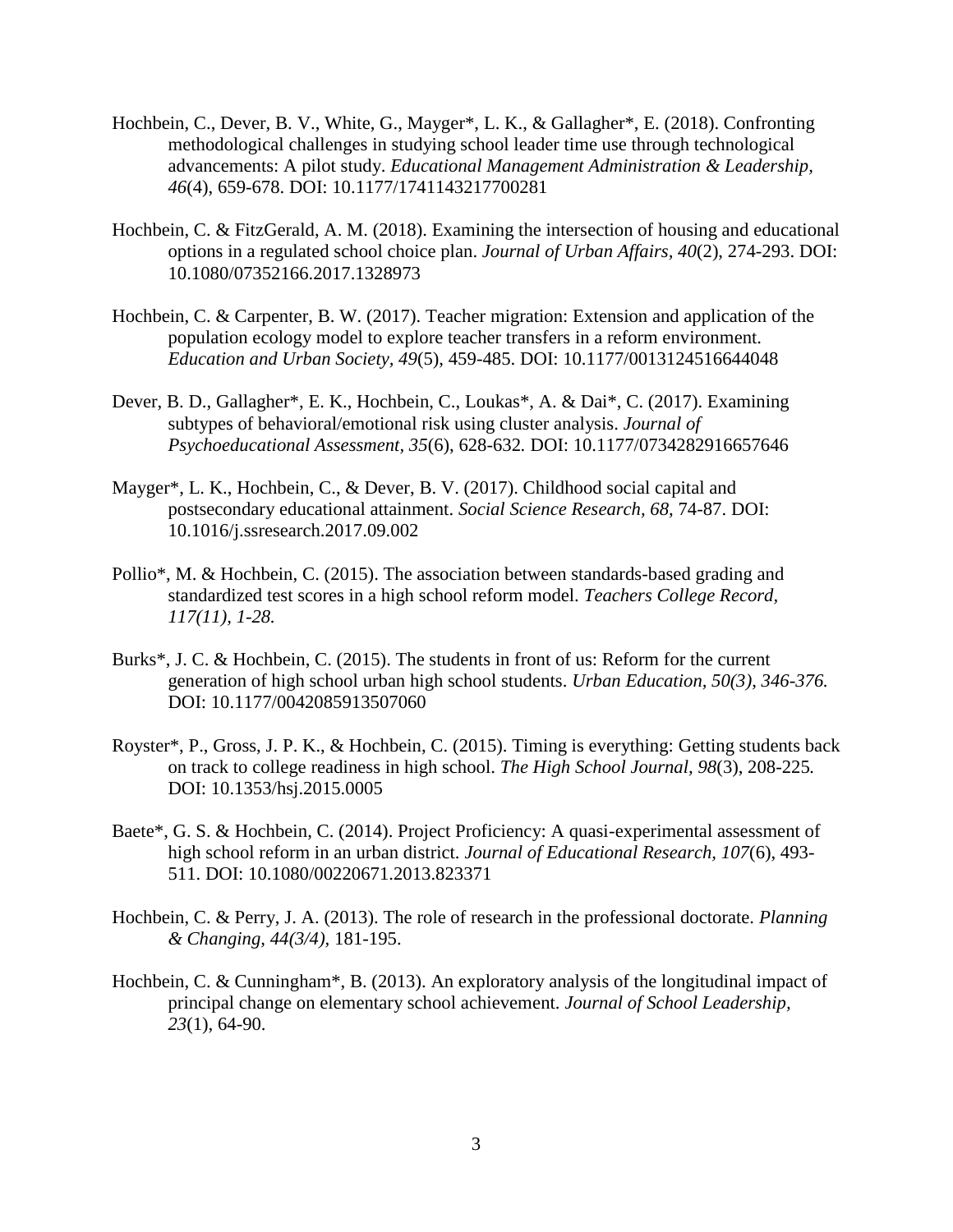- Hochbein, C., Mitchell\*, A., & Pollio\*, M. (2013). Gamed by the system: Adequate Yearly Progress as an indicator of persistently low-achieving schools. *NASSP Bulletin, 97*(3), 270-289. DOI: 10.1177/0192636513479139
- Maltese, A. V. & Hochbein, C. (2012). The consequences of "school improvement": Examination of the association between school improvement and student science achievement. *Journal of Research in Science Teaching, 49*(6), 804-830*.* DOI: 10.1002/tea.21027
- Hochbein, C. (2012). Relegation and reversion: A longitudinal examination of school turnaround and downfall. *Journal of Education for Students Placed At-Risk: Special School Turnaround Issue, 17*(1-2), 92-107. DOI: 10.1080/10824669.2012.636728
- Hochbein, C. (2012). Downward spirals, boiled frogs, and catastrophes: Examining the rate of school decline. *Leadership and Policy in Schools, 11*(1), 66-91. DOI: 10.1080/15700763.2011.577927
- Hochbein, C. (2011). Overlooking the descent: Operational definition, identification, and description of school decline. *Journal of Educational Change, 12*(3), 281-300*.* DOI: 10.1007/s10833-010-9135-9
- Hochbein, C. & Duke, D. (2011). Crossing the line: Examination of student demographic changes concomitant with declining academic performance in elementary schools. *School Effectiveness and School Improvement, 22*(1), 87-118. DOI: 10.1080/09243453.2010.550462
- Duke, D. & Hochbein, C. (2008). Rising to the challenges of studying school decline. *Leadership and Policy in Schools*, *7*(4), 358-379. DOI: 10.1080/15700760802155515

#### **Published reports and conference proceedings**

Maltese, A. V., Lung, F. D., Potvin, G., & Hochbein, C. (2013). *STEM education in the United States – Contributing consultant report.* Melbourne, Australia: Australian Council of Learned Academies.

#### **Edited publications and other articles**

- Hochbein, C. (2017, August). Education competitors need to know this: Other schools aren't the adversary. *Houston Chronicle.*
- Hochbein, C. & Pollio, M. (2016). Making grades more meaningful. *Phi Delta Kappan, 98*(3), 49-54.
- Hochbein, C. & Mahone\*, A. S. (2016, May 27). Examining the added value of value-added models. *Education Week.*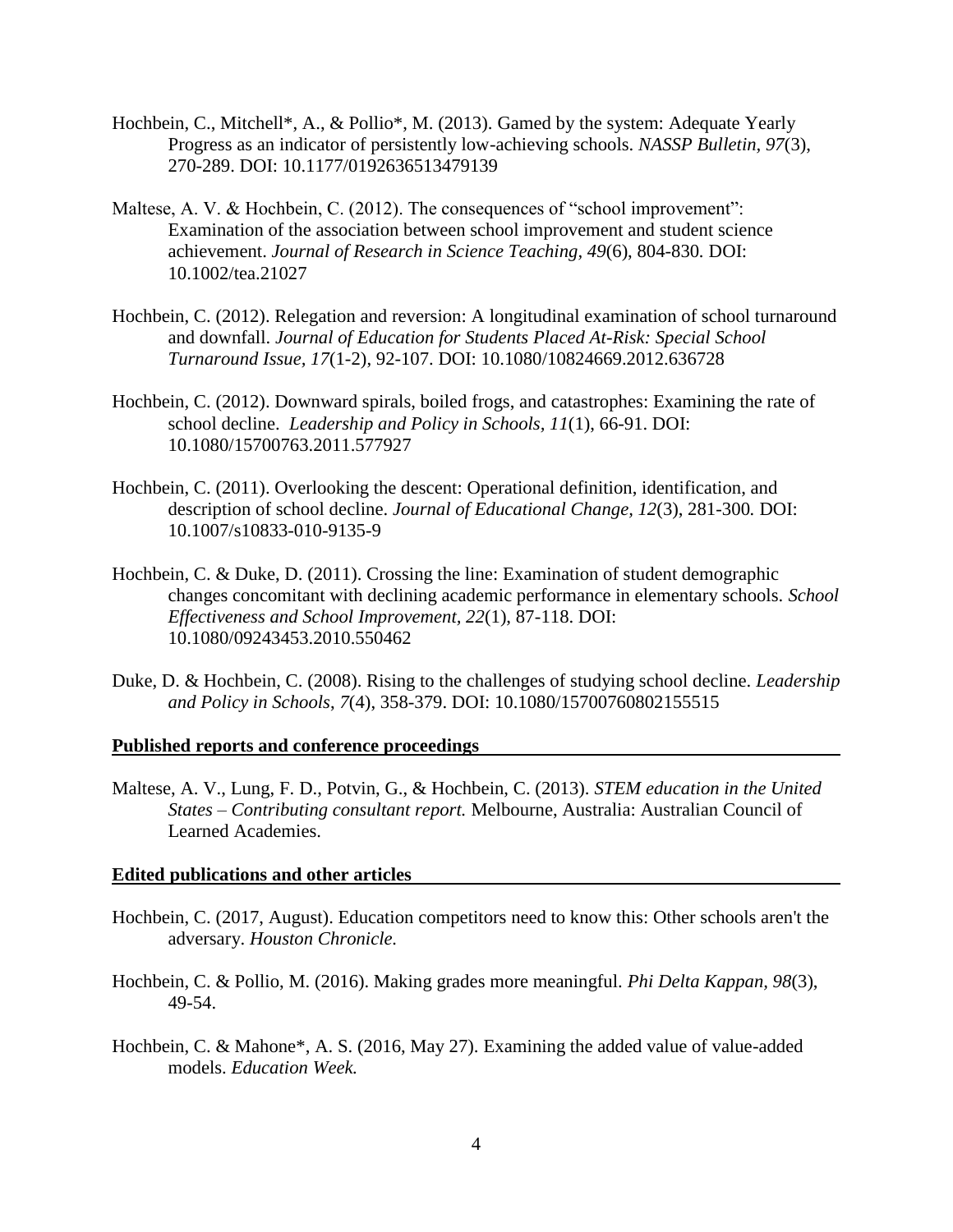- Hochbein, C. (2015, November 10). Seeking answers to charter school promises. *The Morning Call*, 12.
- Hochbein, C. (2015, April 24). A charter schools fix that adds up: Changing lottery system would lead to better student representation. *Newsday,* A35*.* Reprinted in *am New York.*
- Hochbein, C. (2015, March). The single district dissertation: Maximizing the rewards and reducing risks when pursuing doctoral research in educational leadership. *School Administrator,* 72*(3),* 26-29*.*
- Hochbein, C. (2015, March). Ravitch uses testing as a double standard in debate with imaginary reformer. *WHYY Newsworks.*
- Hochbein, C. (2014). A common (core) problem. *Theory to Practice, 6,* 28.
- Hochbein, C. (2014, August 27). Benefits, pitfalls of buying school like groceries. *The Morning Call*, A20.
- Hochbein, C. (2014). The charter school correction. *The Huffington Post.*
- Hochbein, C. (2013, October 30). To be fair, educators should start measuring more, not less. *Education Week, 33*(10), 21, 23.
- Hochbein, C. (2013). An average school I would want my children to attend. *The Washington Post: The Answer Shee*t. Reprinted as "The average mistake". *Theory to Practice, 5,* 10- 11.
- Hochbein, C. & Carpenter, B. W. (2011, October 26). Disciplined improvement: The wrong education problems are being solved. *Education Week*, *31*(9), 22-23.
- Hochbein, C. & Duke, D. (2009, September 23). Failing to learn from failure. *Education Week, 29*(4), 25, 28.

#### **Reviews**

- Hochbein, C. (2010). Review of A School In Trouble: A Personal Story of Central Falls High School, by William Holland, *Journal of Education for Students Placed At-Risk*, *15*(4), 326-328.
- Hochbein, C. (2007). Review of Turnaround Leadership, by Michael Fullan, *American School Board Journal*, *194*(5).

#### **Working papers**

Hochbein, C., Mahone\*, A., & Vanderbeck\*, S. (in review). A systematic review of principal time use research.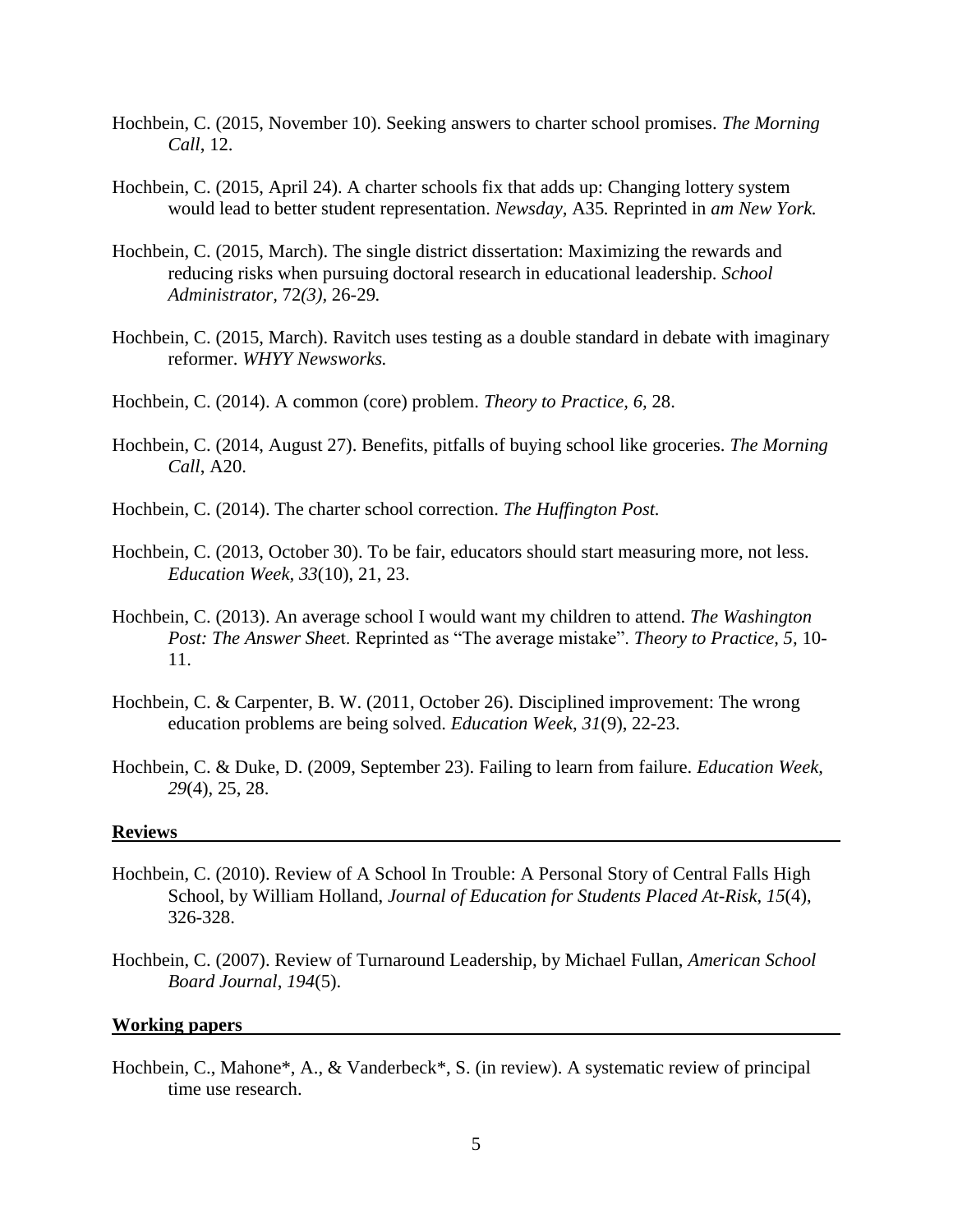- Hochbein, C. & Meyers, C. (in review). Identifying principal time demands to conceptualize leadership activity and behavior.
- Gallagher\*, E. K., Dever, B. V., Hochbein, C., & DuPaul, G. J. (in review). Teacher caring as a protective factor: The effects of behavioral/emotional risk and teacher caring on office disciplinary referrals in middle school.
- Mayger, L. & Hochbein, C. (in review). Spanning boundaries and balancing tensions: A systems perspective on the role of community school coordinators.
- Mayger, L. & Hochbein, C. (in review). "The real work is to sustain the model": A systems perspective on community school leadership.
- Hochbein, C. (in preparation). Examining principals' time interacting with teachers.
- Hochbein, C., Mahone\*, A., & Vanderbeck, S. (in preparation). The external validity of principal time use research.
- Hochbein, C. & Mahone\*, A. (in preparation). Examining the time use of school leadership.
- Mayger, L. & Hochbein, C. (in preparation). Examining the leadership of community schools.
- Hochbein, C., Steckel\*, R., & Davis\*, T. (in preparation). Testing the Bowers and Sprott dropout indicator in a single high school setting.

Makoski\*, C. & Hochbein, C. (in preparation). Investing in dropout prevention and recovery.

### **Honors and awards**

| Outstanding Author Contribution, <i>Emerald Literati Network</i>              | 2016        |
|-------------------------------------------------------------------------------|-------------|
| Faculty Favorite, Unviersity of Louisville                                    | 2012 & 2013 |
| Gansneder Outstanding Quantitative Dissertation Award, University of Virginia | 2009        |
| Clark Seminar Participant, University Council for Educational Administration  | 2008        |
| Campbell Scholarship for Leadership, University of Virginia                   | 2007        |
| Provost Fellowship, University of Virginia                                    | 2006        |
| MNA Academic Excellence Award, University of Notre Dame                       | 2006        |
| <b>Competitively Awarded Training Grants</b>                                  |             |
| Pennsylvania Department of Education                                          | 2018-2019   |
| The Residential Experience for Aspiring Leaders Program                       |             |
| \$56,711, PI, Awarded                                                         |             |
| <b>Institution/Equipment Grants</b>                                           |             |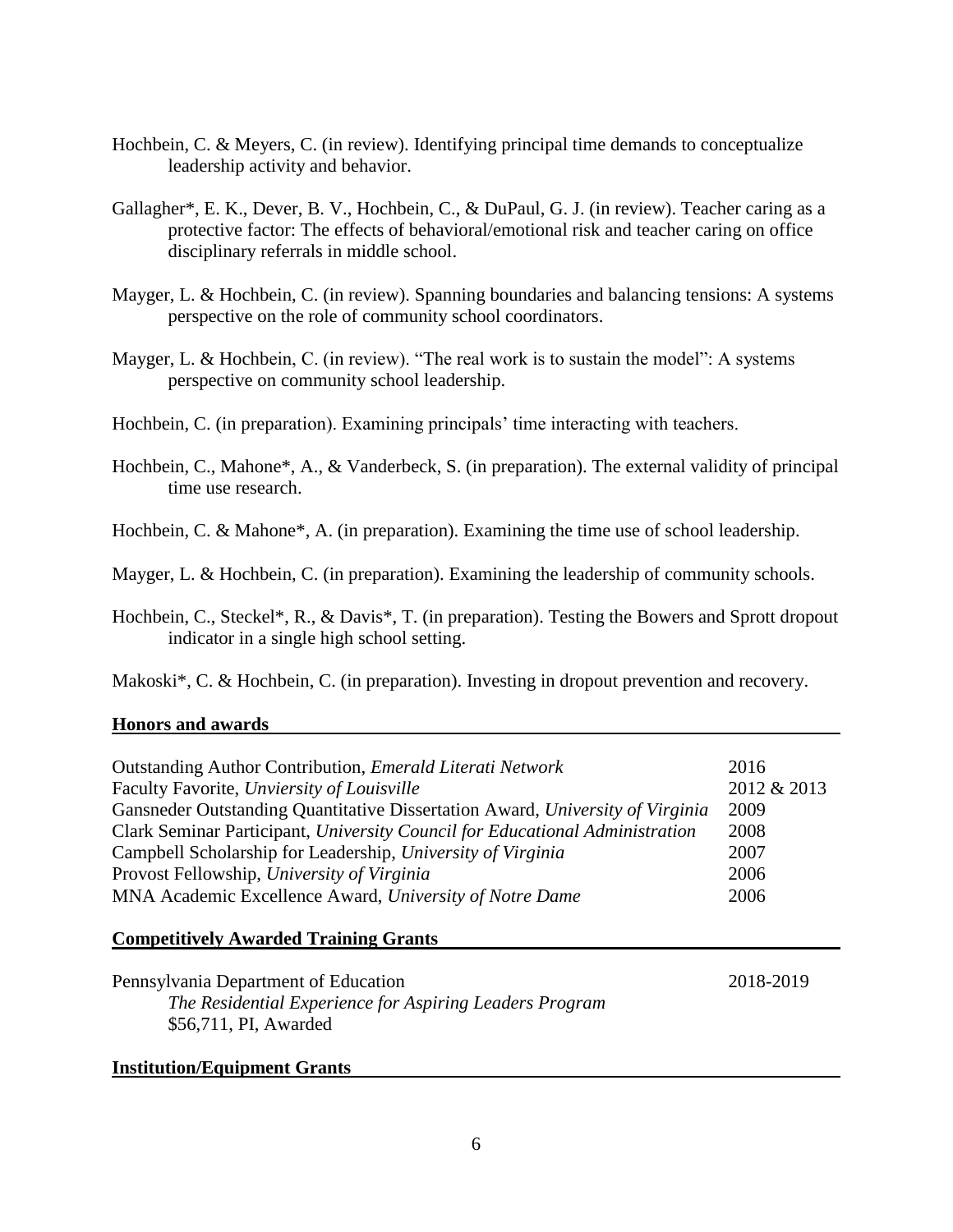| Lehigh University, Data X Summer Study Grant<br>Wearable Technology to Study School Leader Time Use<br>\$3,000, PI, Awarded                                                                         | 2017                         |
|-----------------------------------------------------------------------------------------------------------------------------------------------------------------------------------------------------|------------------------------|
| Lehigh University, Mountaintop Experience Grant<br>Smart Schools: Developing Data Collection Technology to Improve the<br>Study and Operation of Educational Organizations<br>\$37,500, PI, Awarded | 2016                         |
| Lehigh University, Faculty Innovation Grant<br>Assessing Leadership Activity and Student Outcomes in Community Schools<br>\$22,581, PI, Awarded                                                     | 2014                         |
| University of Louisville, College of Education and Human Development<br><b>Research and Faculty Development Grant</b><br>\$1,585, PI, Awarded                                                       | 2010                         |
| <b>Noncompetitive Training Grant</b>                                                                                                                                                                |                              |
| Jefferson County Public Schools<br><b>Turnaround Principal Training</b><br>\$3,000, Collaborated with Sam Stringfield, Awarded                                                                      | 2011                         |
| <b>Editor/editorial review board membership for scholarly publications</b>                                                                                                                          |                              |
| <b>Assistant Editor</b><br>School Effectiveness and School Improvement<br><b>Editorial Board Member</b><br>International Journal of Education Policy and Leadership                                 | 2012-Present<br>2018-Present |
| <b>Invited presentations</b>                                                                                                                                                                        |                              |

Hochbein, C. (2016, August). *Principal time use: Historical context, methodological challenges, and technological advancements.* Presentation at the American Educational Research Association's Cross-National Exploration of Principals' Time Use: Patterns, Causes, and Effects Conference, Canberra, Australia.

Hochbein, C. (2015, May). *Where should I send my child to school? Advice from a researcher and parent.* Presentation at Lehigh University Alumni Weekend, Bethlehem, PA.

Hochbein, C., Dever, B., & White, G. (2015, March). *Methodological challenges and technological advancements in the study of school leaders' time use: A pilot study.* Paper presented at the American Educational Research Association's Using Time Diary Data in Education Research Conference, Washington, D.C.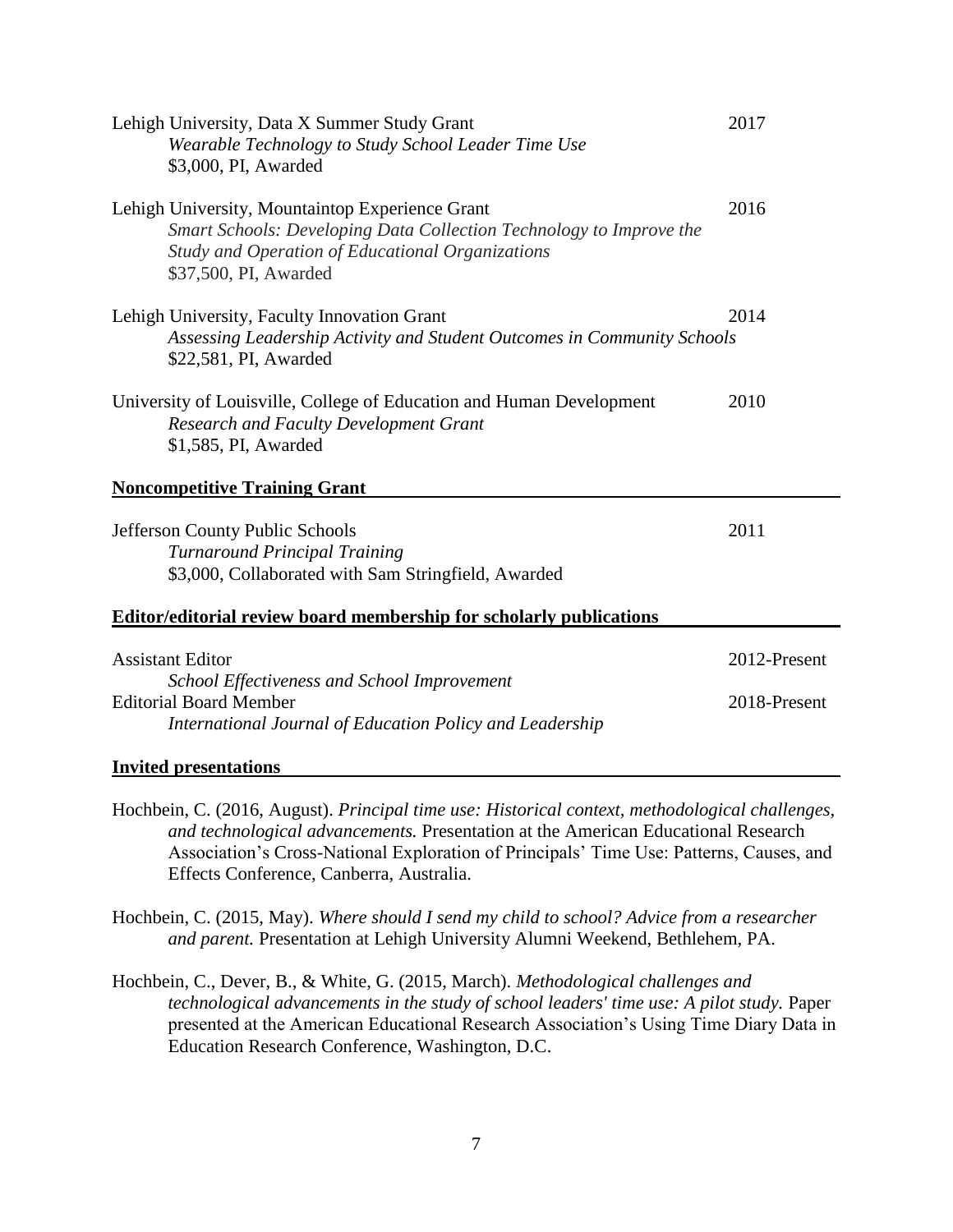- Hochbein, C. (2015, March). *Time use as an input in the educational process.* Guest panelist at the American Educational Research Association's Using Time Diary Data in Education Research Conference, Washington, D.C.
- Hochbein, C. (2015, January). *What about us? Practical research and analytic strategies for small, successful, or on-urban school districts.* Presentation to the Lehigh University School Study Council, Bethlehem, PA.
- Hochbein, C. (2014, December). *Where should I send my child to school? Advice from a researcher and parent.* Online presentation for Lehigh University Mountain Talk series, Bethlehem, PA.
- Hochbein, C. (2014, September). *The crisis in state and local government finance*. Guest panelist at Lehigh University Symposium on Fiscal Challenges Facing Pennsylvania, Bethlehem, PA.
- Hochbein, C., Zambo, D., & Hesbol, D. (2012, October). *Research preparation and the EdD*. Presentation at The Carnegie Project on the Educational Doctorate Convening, Williamsburg, VA.
- Hochbein, C. (2012, June). *The modified manuscript model for EdD dissertations*. Presentation at The Carnegie Project on the Educational Doctorate Convening, Fresno, CA.
- Hochbein, C. (2011, September). *Making more black students college ready and college graduates*. Guest panelist at The Saturday Academy, Louisville, KY.
- Hochbein, C. (2011, June). *The best laid plans: Using error to improve*. Presentation at the Kentucky Principals Academy, Louisville, KY.
- Hochbein, C. (2010, April). *Faculty careers: The early years*. Guest panelist at the Universities of Cincinnati, Kentucky, and Louisville Spring Research Conference, Lexington, KY.

#### **Refereed presentations**

- Hochbein, C., Mahone\*, A. S., & Meyers, C. (2018, November). *Empirical examination of a reconceptualization of school leader time use: The school leadership time demands model.* Paper to be presented at the annual conference of the University Council for Educational Administration, Houston, TX.
- Levin\*, K., Hochbein, C., Steckel\*, R., Davis\*, T., & Kim, J. (2018, November*). Social network analysis and at-risk student/teacher interactions.* Paper to be presented at the annual conference of the University Council for Educational Administration, Houston, TX.
- Mahone\*, A. S. & Hochbein, C. (2018, November). *Examining principal behaviors outside large metropolis school districts.* Paper to be presented at the annual conference of the University Council for Educational Administration, Houston, TX.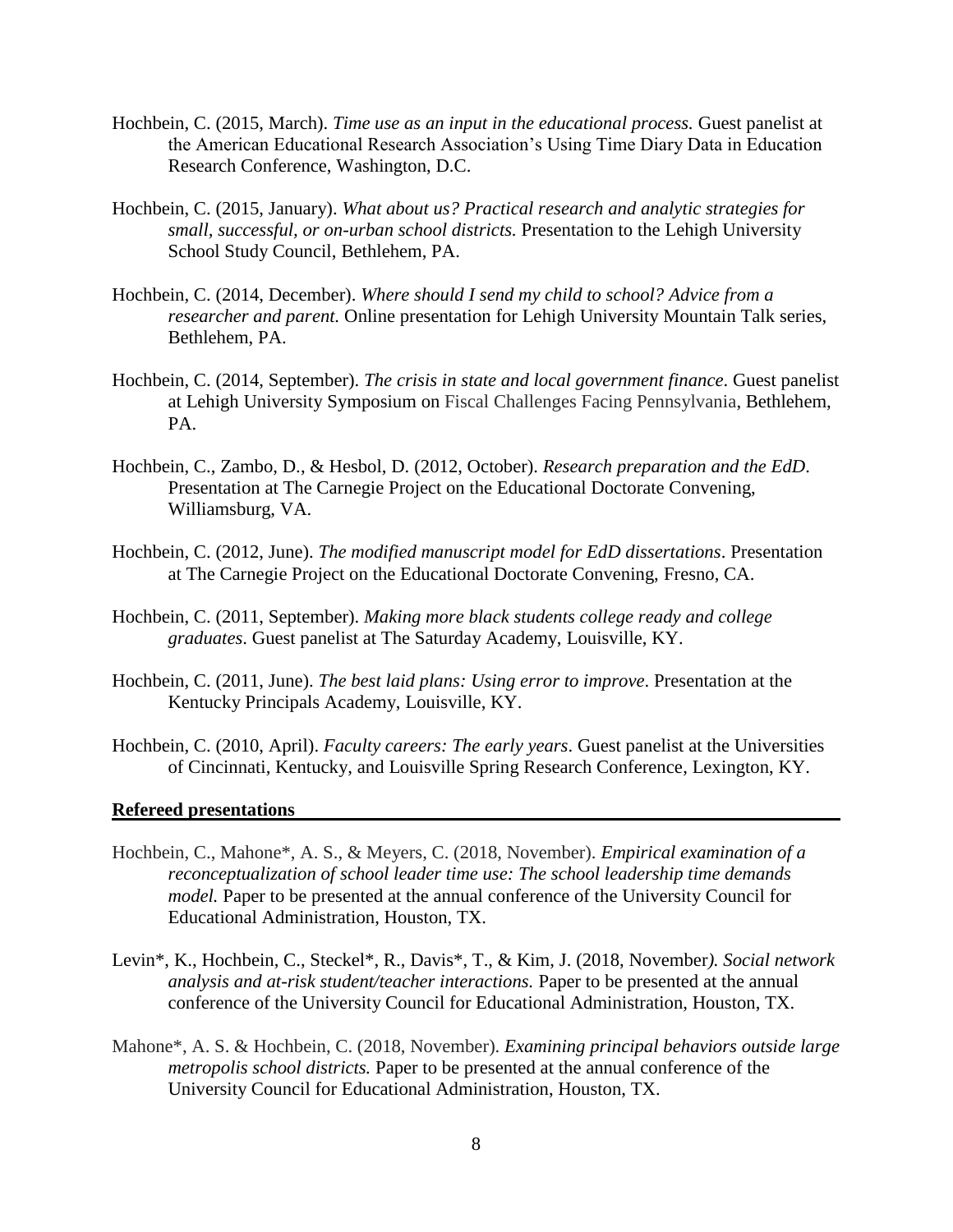- Mayger, L. K. & Hochbein, C. (2018, November). *Communication and social capital among leadership teams in full-service community schools.* Paper to be presented at the annual conference of the University Council for Educational Administration, Houston, TX.
- Mayger, L. K. & Hochbein, C. (2018, November). *Sustaining collective impact partnerships: A longitudinal study of leadership teams in community schools.* Paper to be presented at the annual conference of the University Council for Educational Administration, Houston, TX.
- Vanderbeck\*, S. C. & Hochbein, C. (2018, November). *The content and configuration of principal time use during the summer and fall.* Paper to be presented at the annual conference of the University Council for Educational Administration, Houston, TX.
- Steckel\*, R. & Hochbein, C. (2018, July). *What data should I really use and how should I use it?*  Presentation at the Pennsylvania Educational Leadership Summit, State College, PA.
- Mahone\*, A. S. & Hochbein, C. (2018, April). *Capturing the principal's experience: An exploratory study in measuring physical activity and heart rate.* Poster presented at the annual conference of the American Educational Research Association, New York, NY.
- Mahone\*, A. S. & Hochbein, C. (2017, November). *Smart schools: Developing data collection technology to improve the study and operation of educational organizations*. Presentation at the annual conference of the University Council for Educational Administration, Denver, CO.
- Hochbein, C. (2017, April). *A historical perspective on future school effectiveness and school improvement research.* Paper presented at the annual conference of the American Educational Research Association, San Antonio, TX.
- Mahone\*, A. S., Hochbein, C., & Vanderbeck\*, S. C. (2017, April). *A systematic review of principal time use research: Examining methodology, constructs, and external validity*. Poster presented at the annual conference of the American Educational Research Association, San Antonio, TX.
- Dever, B. V., Hochbein, C., White, G., Fletcher\*, K., Gallagher\*, E. (2017, April). *Motivational profiles as predictors of academic success.* Poster presented at the biennial meeting of the Society for Research in Child Development, Austin, TX.
- Hochbein, C. & Mayger\*, L. (2017, January). *A mixed method analysis of community school coordinator time use.* Poster presented at the annual conference of the International Congress for School Effectiveness and Improvement, Ottawa, Canada.
- Mahone\*, A. S. & Hochbein, C. (2017, January). *A systematic review of principal time use research external and construct validity.* Poster presented at the annual conference of the International Congress for School Effectiveness and Improvement, Ottawa, Canada.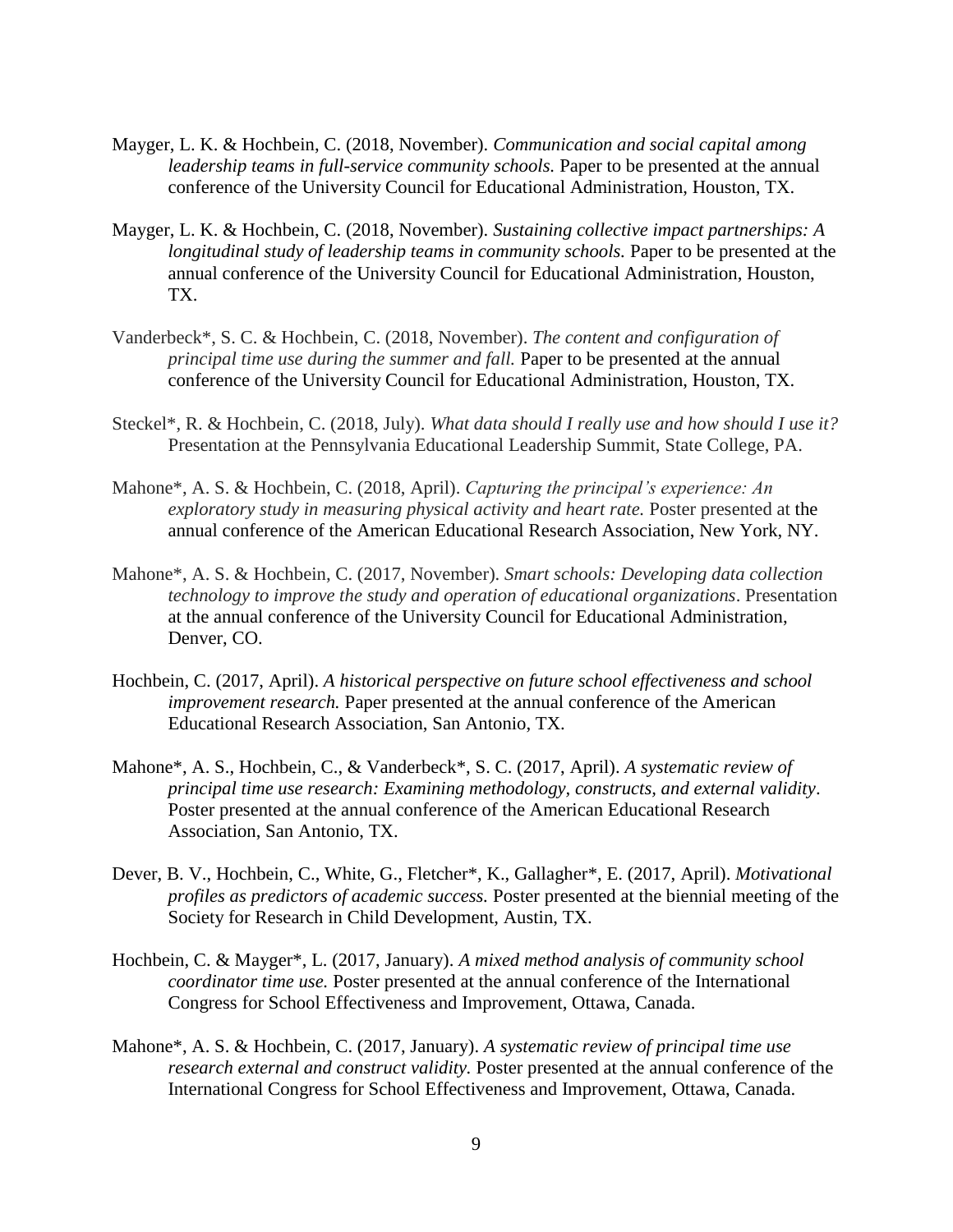- Mayger\*, L. K. & Hochbein, C. (2017, January). *Strategic task allocation: Successful instructional leaders operating within external constraints.* Paper presented at the annual conference of the International Congress for School Effectiveness and Improvement, Ottawa, Canada.
- Hochbein, C., Mahone\*, A. S., & Vanderbeck\*, S. C. (2016, November). *A systematic review of principal time use research sampling and observation periods.* Paper presented at the annual conference of the University Council for Educational Administration, Detroit, MI.
- Mahone\*, A. S., Hochbein, C., & Vanderbeck\*, S. C. (2016, November). *Examining the construct validity of principal time use studies.* Paper presented at the annual conference of the University Council for Educational Administration, Detroit, MI.
- Vanderbeck\*, S. C., Hochbein, C., & Mahone\*, A. S. (2016, November). *A systematic review of principal time use research*. Paper presented at the annual conference of the University Council for Educational Administration, Detroit, MI.
- Hochbein, C. (2016, November). *District context and research on principal time use.* Guest panelist in *"In-between" district capacity to meet the needs of struggling schools* (symposium) at the annual conference of the University Council for Educational Administration, Detroit, MI.
- Hochbein, C., Dever, B. V., & White, G. (2016, April). *A pilot study addressing the methodological challenges of studying school leader time use*. Paper presented at the annual conference of the American Educational Research Association, Washington, D.C.
- Dever, B. V., Hochbein, C., & White, G. (2016, April). *Leadership activities and student behavioral/emotional outcomes across traditional and community schools*. Paper presented at the annual conference of the American Educational Research Association, Washington, D.C.
- Maltese, A. V. & Hochbein, C. (2016, April). *STEM factories: School and community characteristics of high schools producing STEM college graduates*. Poster presented at the annual conference of the American Educational Research Association, Washington, D.C.
- Hochbein, C. & Fitzgerald, A. M. (2016, March). *Spatial analysis of educational and housing opportunities of a managed school choice system.* Paper presented at the annual conference of the Urban Affairs Association, San Diego, CA.
- Gallagher\*, E., Dever, B. V., & Hochbein, C. (2016, February). *Teacher caring as a protective factor against office disciplinary referrals.* Poster presented at the annual convention of the National Association of School Psychologists, New Orleans, LA.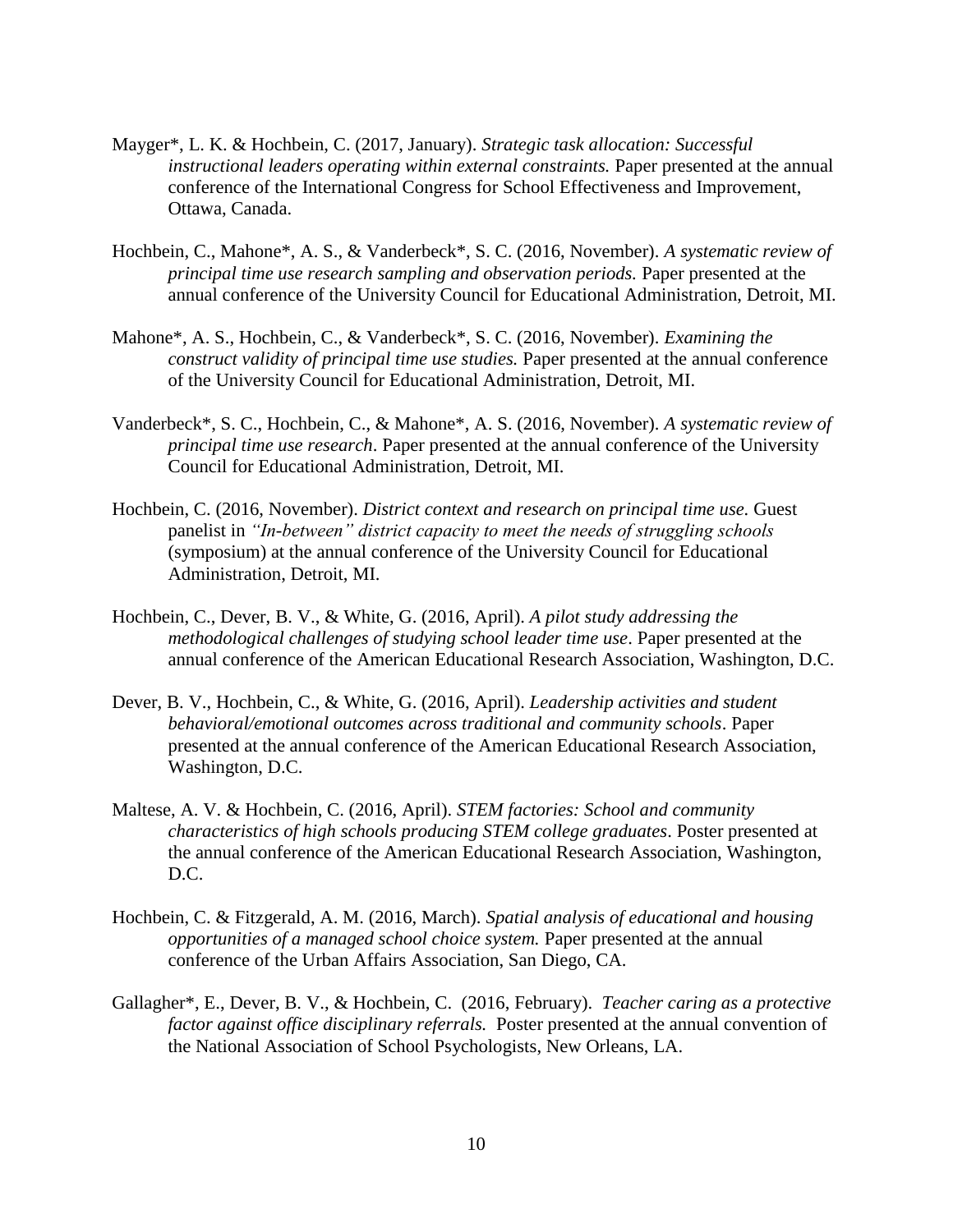- Hochbein, C., Dever, B. V., White, G., Mayger\*, L., & Gallagher\*, E. (2015, October). *Methodological challenges and technological advancements in the study of school leaders' time use: A pilot study.* Paper presented at the annual conference of the Pennsylvania Educational Research Association, Philadelphia, PA.
- Hochbein, C., Dever, B. V, White, G., Mayger\*, L., & Gallagher\*, E. (2015, January). *Exploring leadership activity and student outcomes in community schools.* Paper presented at the annual conference of the International Congress for School Effectiveness and Improvement, Cincinnati, OH.
- Hochbein, C. & Harbour\*, K. E. (2014, November). *Examining the construct of urban school districts: A tale of two cities.* Paper presented at the annual conference of the University Council for Educational Administration, Washington, D.C.
- Fitzgerald, A.M. & Hochbein, C. (2014, November). *Managed school choice: Rupturing or reproducing inequity for families.* Paper presented at the annual conference of the University Council for Educational Administration, Washington, D.C.
- Hochbein, C. & Harbour\*, K. E. (2014, March). *The tale of two types of cities: Exploration of the research and reform implications resulting from urban district size*. Paper presented at the annual conference of the Urban Affairs Association, San Antonio, TX.
- Pollio\*, M. & Hochbein, C. (2013, May). *The association between grades and test scores in standards-based grading*. Paper presented at the annual conference of the American Educational Research Association, San Francisco, CA.
- Hochbein, C. & Carpenter, B. W. (2012, November). *Teacher migration: An ecological exploration of teacher transfers in a reform environment.* Paper presented at the annual conference of the University Council for Educational Administration, Denver, CO.
- Johnson, L., Hochbein, C., & Crow, G. (2012, November). *Developing the scholar in the scholarly-practitioner: Building research capacity in EdD programs*. Paper presented at the annual conference of the University Council for Educational Administration, Denver, CO.
- Maltese, A. V. & Hochbein, C. (2012, March). *Consequences of school improvement: Examination of the association between school improvement and student science achievement.* Paper presented at the annual conference of the National Association for Research in Science Teaching, Indianapolis, IN.
- Hochbein, C. (2011, December). *Surviving the battlefield: Avoiding innovative failures*, Paper presented at the AdvancED/UK College of Education Innovation Summit, Lexington, KY.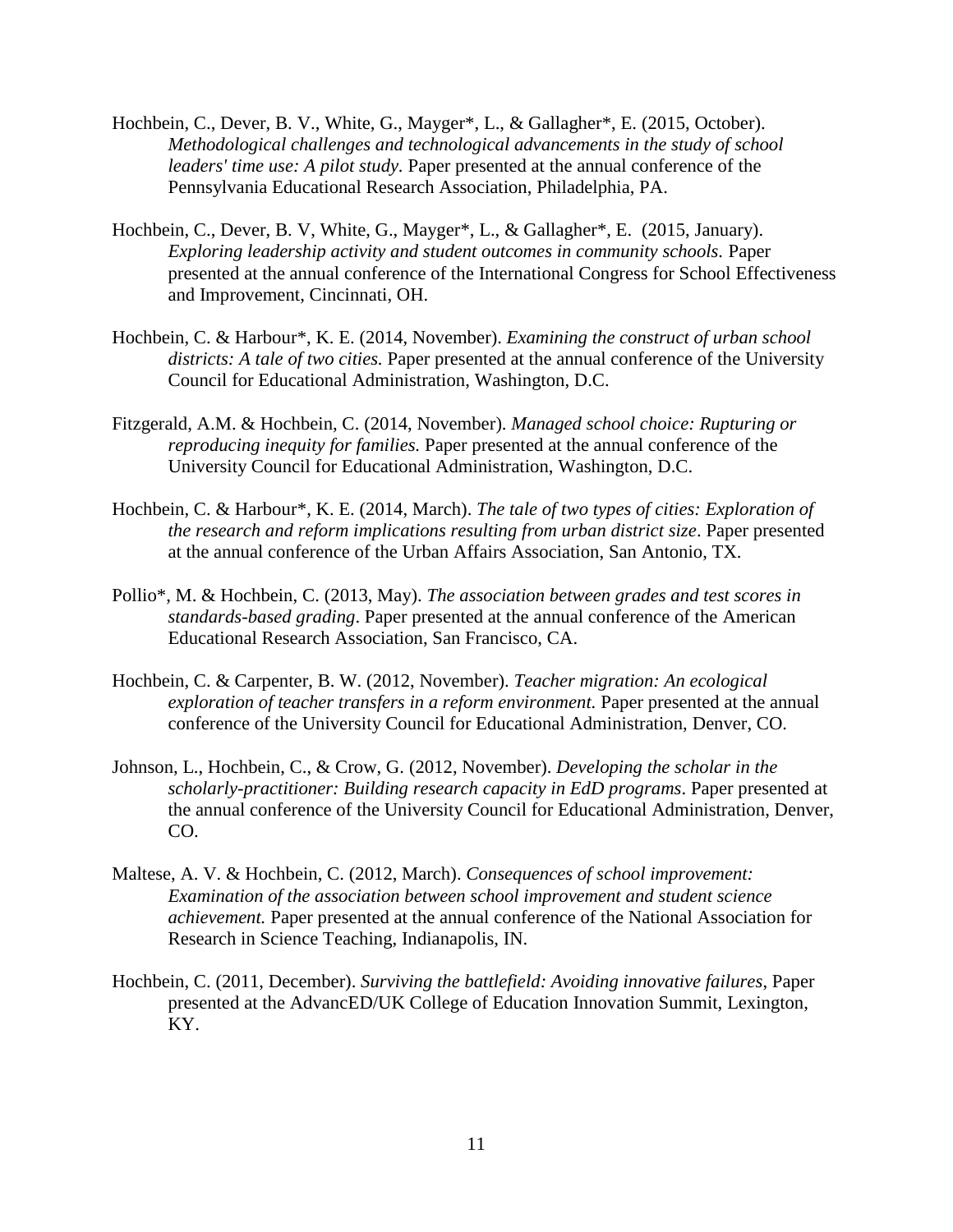- Hochbein, C., Mitchell\*, A., & Pollio\*, M. (2011, November). *Gaming the system: AYP as an indicator of persistently low-achieving school performance.* Paper presented at the annual conference of the University Council for Educational Administration, Pittsburgh, PA.
- Maltese A. V. & Hochbein, C. (2011, April). *Is there an opportunity cost associated with school improvement?* Paper presented at the annual conference of the American Educational Research Association, New Orleans, LA.
- Hochbein, C. (2010, November). *Development and diffusion of intellectual capital: the University of Louisville and Jefferson County Public Schools joint EdD,* Paper presented at the Kentucky Engagement Conference, Louisville, KY.
- Hochbein, C. & Carpenter\*, B. (2010, October). *Longitudinal analysis of principal change on elementary school achievement.* Paper presented at the annual conference of the University Council for Educational Administration, New Orleans, LA.
- Hochbein, C. (2009, November). *Downward spirals, boiled frogs, and catastrophes: Examining the rate of school decline.* Paper presented at the annual conference of the University Council for Educational Administration, Anaheim, CA.
- Duke, D., Hochbein, C., Stringfield, S., & Orr, M. (2009, November). *Learning from mistakes: The promise and possibility of understanding school decline* (symposium). Paper presented at the annual conference of the University Council for Educational Administration, Anaheim, CA.
- Hochbein, C. (2009, April). *Overlooking the descent: Operational definition, identification, and evaluation of school decline*. Paper presented at the annual conference of the American Educational Research, San Diego, CA.
- Duke, D. & Hochbein, C. (2008, September). *Rising to the challenges of studying school decline*. Paper presented at the annual conference of the Virginia Educational Research Association, Charlottesville, VA.
- Hochbein, C. (2008, March). *The process of school decline: An examination of progress, course, and associated organizational factors.* Paper presented at the Clark Seminar sponsored by the University Council for Educational Administration, New York, NY.
- Albaugh, S. & Hochbein, C. (2007, September). *Developing data driven decision-makers*. Paper presented at the annual conference of the Virginia Educational Research Association, Charlottesville, VA.

|      | Courses taught (an 5 Greuit grauuate) |                                |              |                 |
|------|---------------------------------------|--------------------------------|--------------|-----------------|
| Uni. | <b>Course</b>                         | <b>Times</b><br><b>Offered</b> | <b>Dates</b> | <b>Enrolled</b> |
| LU   | EDL 424: Leadership: Self & Groups    |                                | 2018         | 14              |

## **Courses taught (all 3 credit graduate)**

EDL 470: Exploring Educational Ideologies 1 2018 14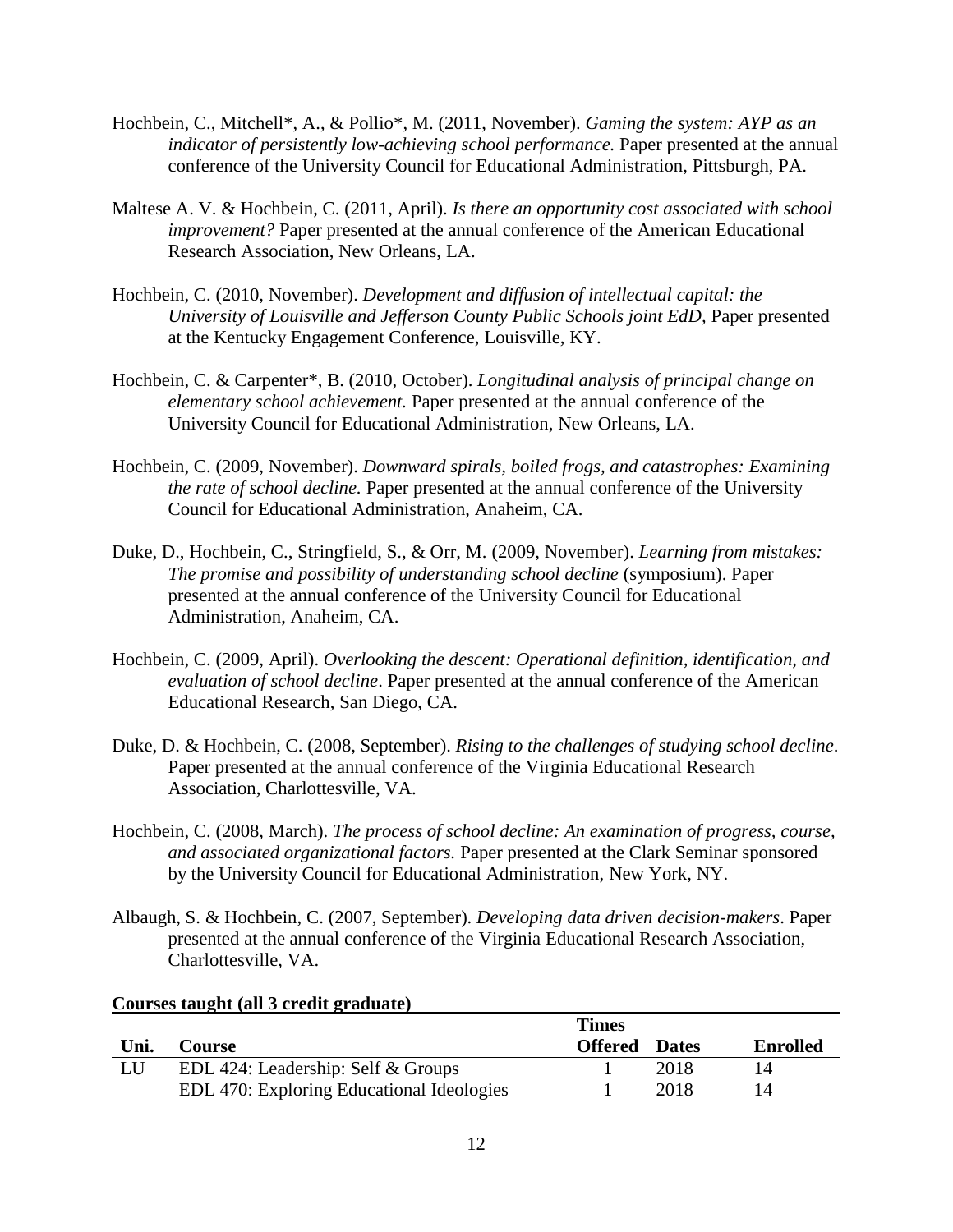| EDL 470: Data Collection and Management              |                | 2017    | 14        |  |
|------------------------------------------------------|----------------|---------|-----------|--|
| EDL 470: Evidence-Based School Improvement           |                | 2017    | 14        |  |
| EDL 470: Doctoral Seminar II                         | $\overline{2}$ | 2017&18 | 6&13      |  |
| EDL 420: Data Based Decision Making                  | 4              | 2013-16 | $13 - 20$ |  |
| EDL 470: Introduction to Doctoral Research I         | 6              | 2013-18 | $6 - 14$  |  |
| EDL 488: Program Evaluation                          | 3              | 2014-16 | $14 - 18$ |  |
| EDL 489: Doctoral Seminar in Ed. Admin.              | $\overline{2}$ | 2017&18 | 5         |  |
| <b>EDUC</b> 496: Doctoral Research Seminar           | 3              | 2014-18 | $4 - 8$   |  |
| EDL 425: Leading and Managing Change                 | 3              | 2014-16 | $8-20$    |  |
| EDL 470: Introduction to Quant Research Design       | $\overline{2}$ | 2014&15 | 9&11      |  |
| EDL 481: Policy and Politics in Public Education     |                | 2016    | 25        |  |
| <b>Introduction to Research and Statistics</b><br>UL | 9              | 2010-13 | $10-27$   |  |
| K-12 Leadership                                      |                | 2009    | 20        |  |
| Special Problems in Leading Inst. Improvements       |                | 2010    | 20        |  |
| <b>Professional Paper Writing</b>                    |                | 2010    | 19        |  |
| Developing a Philosophy of Education                 |                | 2011    | 19        |  |
| <b>Advanced Organizational Theory</b>                |                | 2011    | 19        |  |
| Problem Analysis in Ed. Admin. & Leadership I        |                | 2011    | 19        |  |
|                                                      |                |         |           |  |
| The School in the American Social Order              |                | 2012    | 8         |  |
| <b>Research Literature</b>                           | 1              | 2012    | 19        |  |
| <b>History of American Education</b>                 |                | 2013    | 12        |  |
|                                                      |                |         |           |  |

# **Doctoral dissertation advising**

| <b>Student</b>         | <b>University</b> | Role                    | <b>Dissertation Disposition</b> |
|------------------------|-------------------|-------------------------|---------------------------------|
| Elizabeth Babbin       | Lehigh            | Chair                   | Developing Proposal             |
| Adam Leonard           | Lehigh            | Chair                   | Developing Proposal             |
| Kim Levin              | Lehigh            | Chair                   | Developing Proposal             |
| Rebecca Kipp-Newbold   | Lehigh            | Chair                   | Developing Proposal             |
| <b>Robert Steckel</b>  | Lehigh            | Chair                   | Developing Proposal             |
| Sara Vanderbeck        | Lehigh            | Chair                   | Proposed 2018 Spring            |
| <b>Lauren Conston</b>  | Lehigh            | <b>Committee Member</b> | Proposed 2017 Spring            |
| David Finnerty         | Lehigh            | Chair                   | Completed 2018 Spring           |
| Abby Mahone            | Lehigh            | Chair                   | Completed 2018 Spring           |
| Josh Kline             | Lehigh            | <b>Committee Member</b> | Completed 2017 Spring           |
| Lensi Nikolov          | Lehigh            | <b>Committee Member</b> | Completed 2017 Spring           |
| Joe Masgai             | Lehigh            | Co-Chair                | Completed 2016 Fall             |
| Linda Mayger           | Lehigh            | Chair                   | Completed 2016 Spring           |
| <b>Matt Sterenczak</b> | Lehigh            | Co-Chair                | Completed 2015 Spring           |
| Mike Amodio            | Lehigh            | <b>Committee Member</b> | Completed 2015 Spring           |
| Annie Bjerg            | UL                | <b>Committee Member</b> | Completed 2014 Fall             |
| <b>Trevor Poag</b>     | Lehigh            | <b>Committee Member</b> | Completed 2014 Spring           |
| <b>Glenn Baete</b>     | UL                | Co-Chair                | Completed 2012 Spring           |
| Joe Burks              | UL                | Co-Chair                | Completed 2012 Spring           |
| <b>Shannon Conlon</b>  | UL                | Co-Chair                | Completed 2012 Spring           |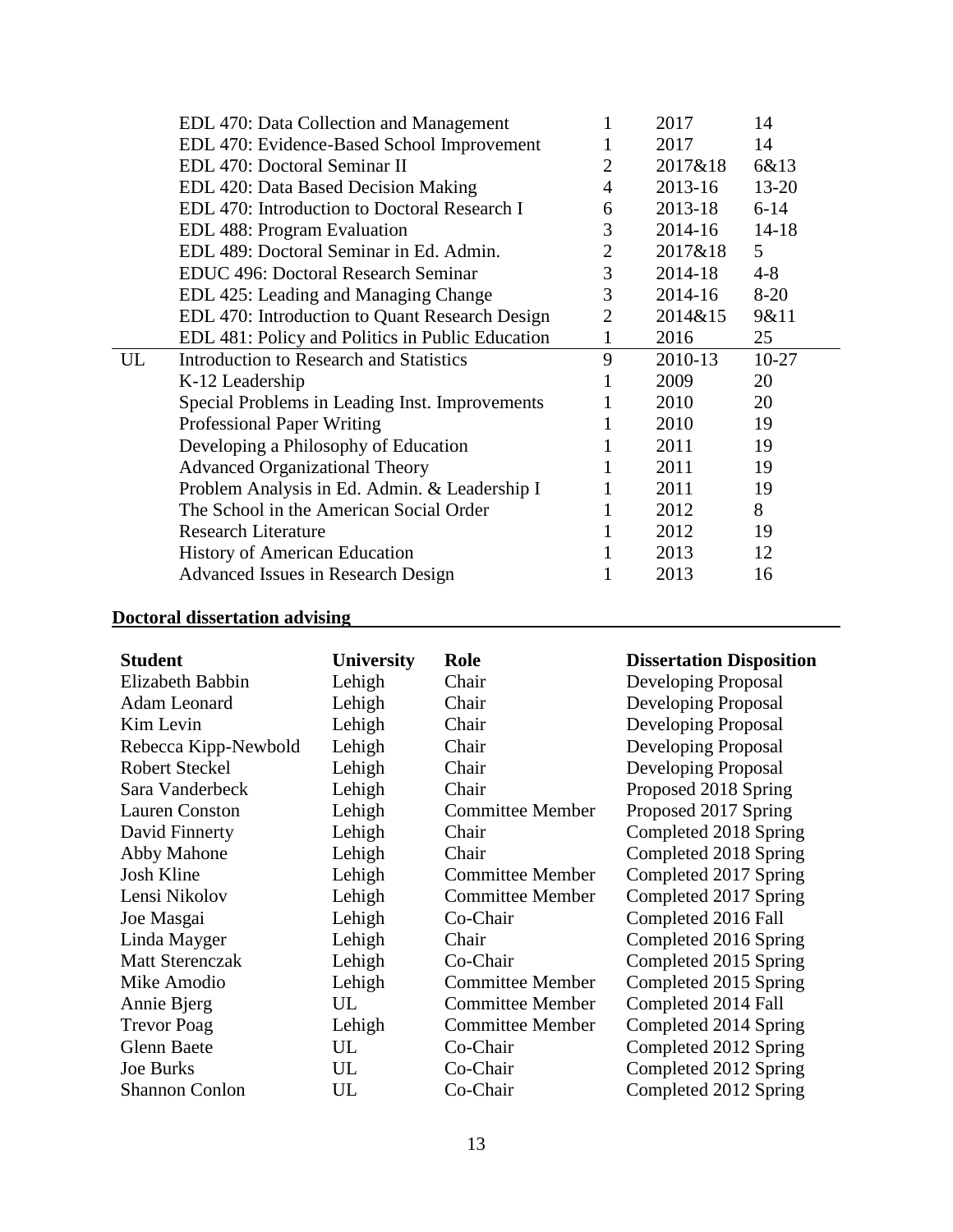| Trisha Gallagher     | UL | Co-Chair                | Completed 2012 Spring |
|----------------------|----|-------------------------|-----------------------|
| Scott Hooper         | UL | Co-Chair                | Completed 2012 Spring |
| Amber Jaggers        | UL | Co-Chair                | Completed 2012 Spring |
| <b>Marty Pollio</b>  | UL | Co-Chair                | Completed 2012 Spring |
| Pam Royster          | UL | Co-Chair                | Completed 2012 Spring |
| <b>Jason Simmons</b> | UL | <b>Committee Member</b> | Completed 2011 Spring |
| Lynda Redmond        | UL | <b>Committee Member</b> | Completed 2010 Fall   |

# **Advising Other than Research Direction**

| <b>Semesters</b>                                                       | <b>Master's / Certification</b> | Doctoral (EdD)   |              |
|------------------------------------------------------------------------|---------------------------------|------------------|--------------|
| Fall 2013 – Summer 2014                                                | 3                               | $\boldsymbol{0}$ |              |
| Fall 2014 – Summer 2015                                                | 11                              | $\overline{2}$   |              |
| Fall 2015 – Summer 2016                                                | 15                              | 11               |              |
| Fall 2016 – Summer 2017                                                | 17                              | 20               |              |
| Fall 2017 – Summer 2018                                                | 30                              | 33               |              |
| <b>Service to University</b>                                           |                                 |                  |              |
| Member, Faculty Senate                                                 |                                 |                  | 2018-Present |
| Member, Percy Hughes Award Selection Committee                         |                                 |                  | 2018         |
| Member, Research Computing Steering Committee                          |                                 |                  | 2017-Present |
| Interim Member, Faculty Committee on Advancement                       |                                 |                  | 2017         |
| Panelist, New Lehigh Faculty Orientation                               |                                 |                  | 2014         |
| <b>Service to College/Department</b>                                   |                                 |                  |              |
| Chair, Educational Leadership Program Search Committee                 |                                 |                  | 2018         |
| Member, Educational Leadership Program Search Committee                |                                 |                  | 2016 & 2018  |
| Member, Stout Dissertation Award Committee                             |                                 |                  | 2017         |
| Member, Lehigh COE Graduate Student Leadership and                     |                                 |                  | 2017         |
| <b>Service Award Committee</b>                                         |                                 |                  |              |
| Member, Lehigh COE Strategic Planning Committee                        |                                 |                  | 2015-2016    |
| Member, Zirkel Distinguished Teaching in Education Selection Committee |                                 |                  | 2014-Present |
| COE Representative to RCEAS Faculty Meetings, Lehigh University        |                                 |                  | 2013-2018    |
| Member, Lehigh COE Online Education Committee                          |                                 |                  | 2014-2016    |
| Member, Planning Committee for Lehigh CBE Public Finance Symposium     |                                 |                  | 2014         |
| CEHD Representative to the Carnegie Project on the Education Doctorate |                                 |                  | 2011-2013    |
| Member, University of Louisville CEHD Honors and Scholarship Committee |                                 |                  | 2009-2012    |
| Member, University of Louisville ELFH Department EdD Admissions        |                                 |                  | 2009 & 2012  |
| Member, University of Louisville ELFH Department Search Committees     |                                 |                  |              |
| <b>Education Policy</b>                                                |                                 |                  | 2010 & 2011  |
| <b>Education Administration</b>                                        |                                 |                  | 2010         |
|                                                                        |                                 |                  |              |

# **Service to Interdisciplinary Programs**